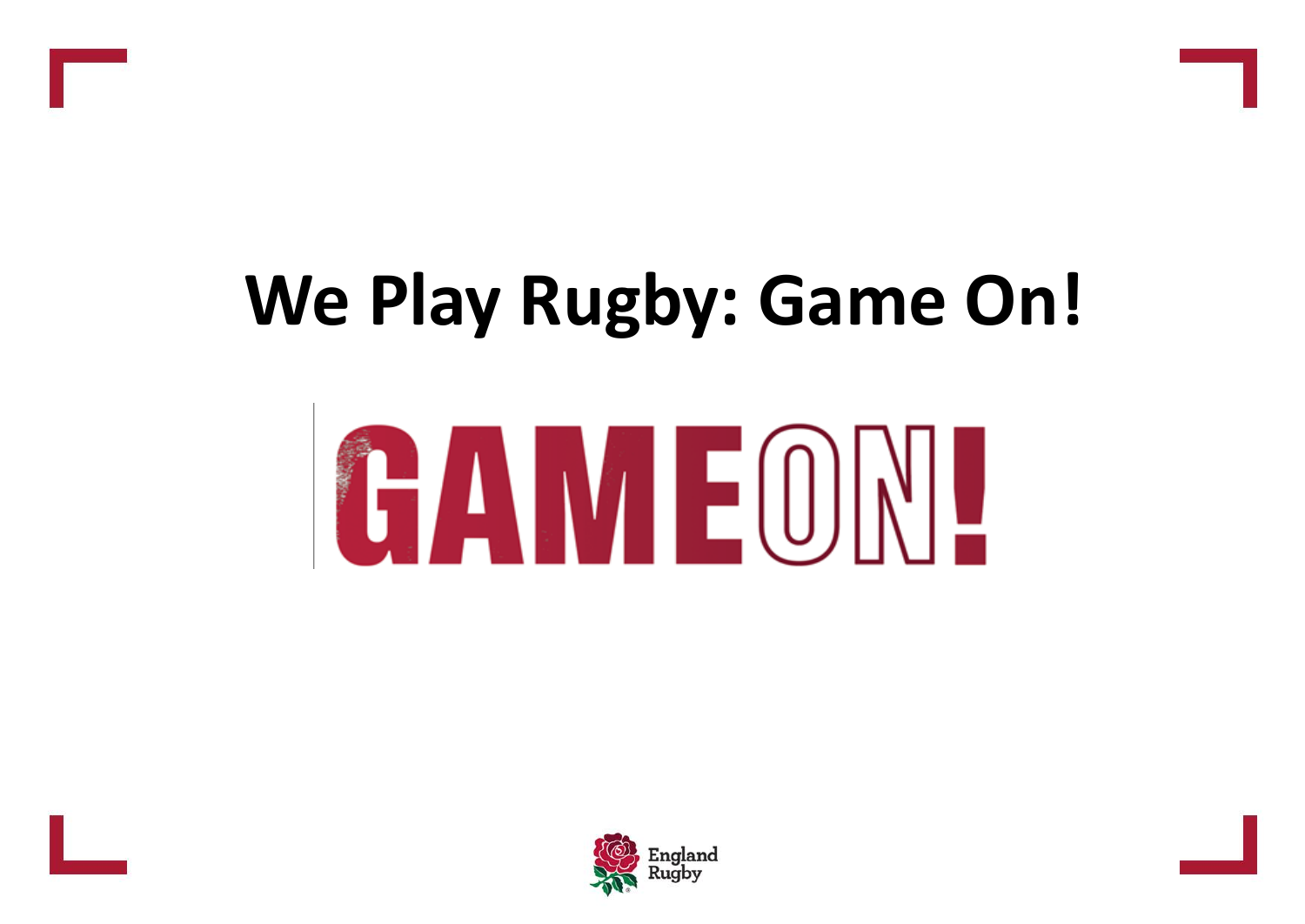

An initiative and playing philosophy

From season 2019/20 will be in regulation for all friendlies, and all matches in competitions **OUTSIDE** the RFU English Clubs Championship, for men and women



Builds on some of the work and initiatives already happening to get games played

Overcome some other barriers by reducing the complexity of the game

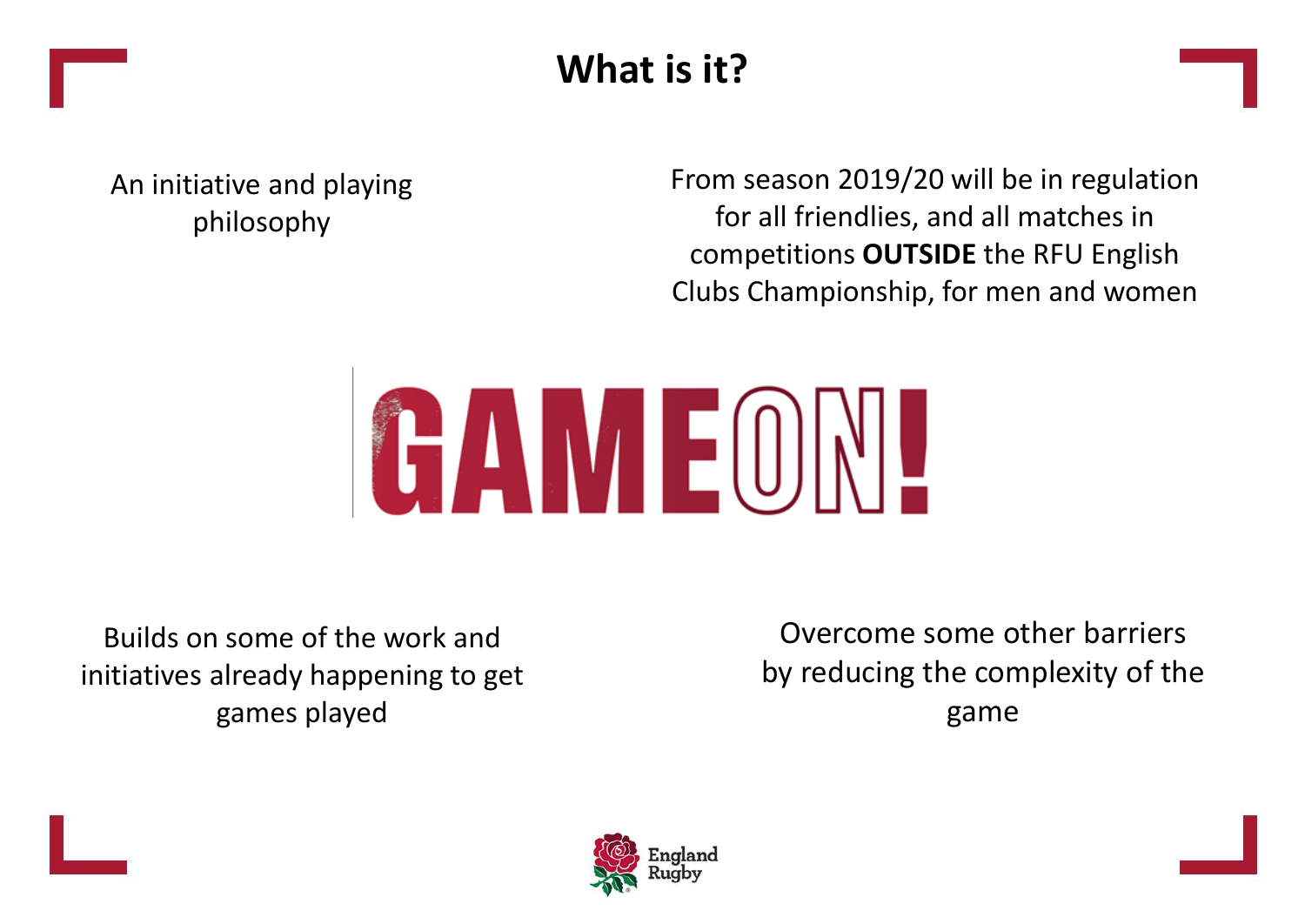### Some laws…

| Law 3.2: Team Numbers              | A match can take place with a minimum of 10 players on each team at the<br>start of the match. It is encouraged that the number of players on each<br>team is equal, subject to the laws of the game.                              |
|------------------------------------|------------------------------------------------------------------------------------------------------------------------------------------------------------------------------------------------------------------------------------|
| <b>Law 5.3: Match Duration</b>     | A match can be a minimum of 40 minutes in duration.                                                                                                                                                                                |
| Law 3.34: Rolling<br>substitutions | Rolling substitutions are permitted in accordance with paragraphs [3(a) to<br>$3(b)$ ] above.                                                                                                                                      |
| Law 3.34: Half Game rule           | Where rolling substitutions are adopted, teams are encouraged to apply<br>the half game rule to ensure each player in every match day squad plays<br>at least half of the Available Playing Time (as defined in RFU Regulation 1). |
| Law 18: Line outs                  | Teams may agree not to contest or lift in the line out                                                                                                                                                                             |
| Law 19: Scrums                     | Teams may agree that scrums will be uncontested                                                                                                                                                                                    |

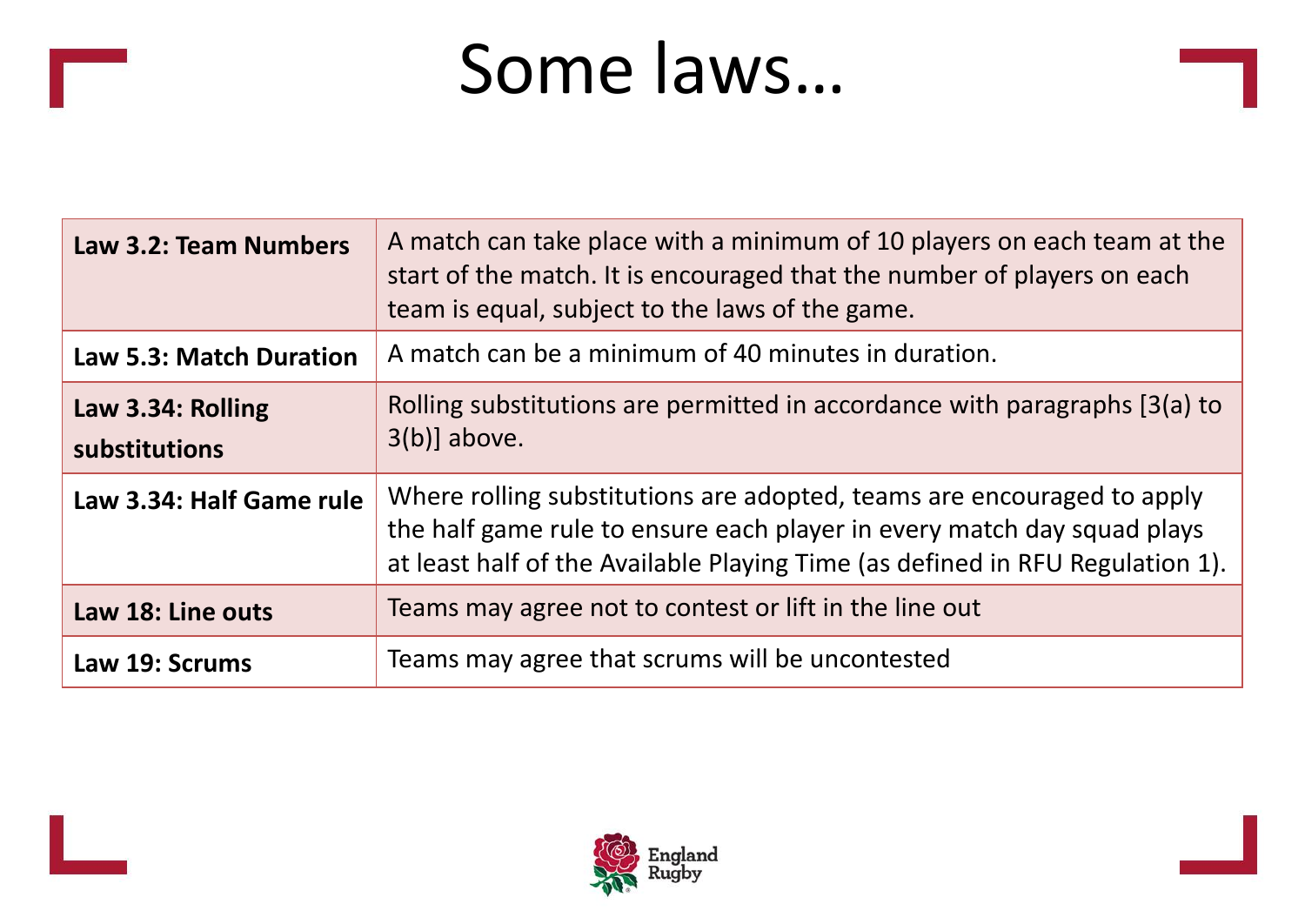

- Both teams must agree which of the Game On Principles will apply to the match, and notify the referee accordingly at least 30 minutes prior to kick-off
- If both teams cannot agree which principles to apply, the match will proceed without the application of the Game On Principles.
- Competition organisers may request for the Game On Principles not to apply to a competition. To do this, they apply in writing to the RFU Head of Regulations

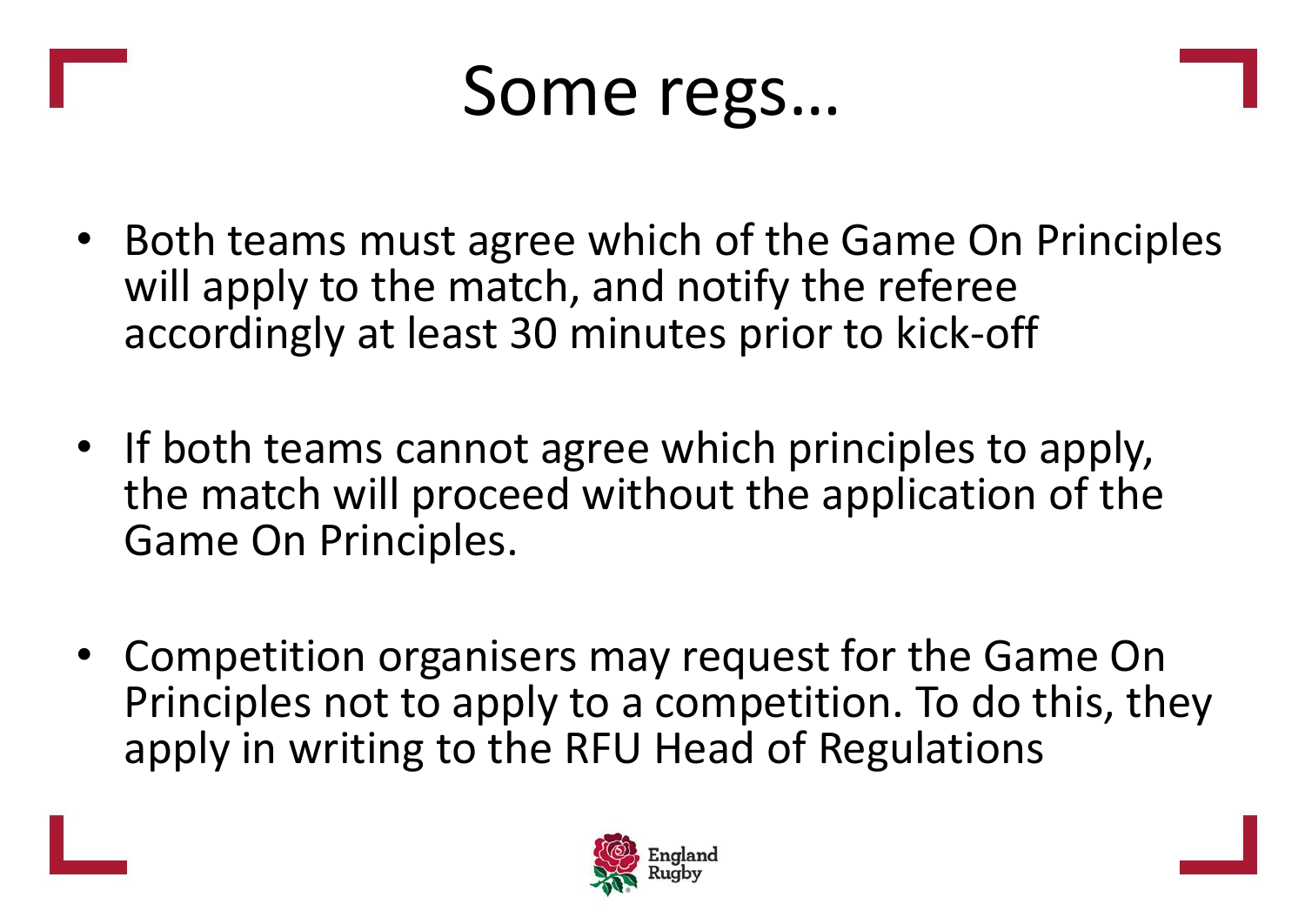# Why are we doing this?

- Around one third of lower level XV matches aren't played: **WE NEED TO ENABLE THESE MATCHES TO GET PLAYED**
- The NRS shows that a quarter of players would play more rugby if they knew of available opportunities to enjoy more social and turn up and play rugby: **WE NEED TO LISTEN TO OUR PLAYERS WHO ARE LOOKING FOR DIFFERENT PLAYING OFFERS**
- Rugby is maintaining participation, largely driven by the female and age grade game. The number of planned and completed matches in the adult male game is falling: **MORE MATCHES = MORE PEOPLE IN CLUBS = MORE SUBS & MONEY BEHIND THE BAR = MORE SUSTAINABLE CLUBS**
- Game on is **one possible solution** to getting more matches played. It has been utilised across Wales and Ireland in different ways with some success.

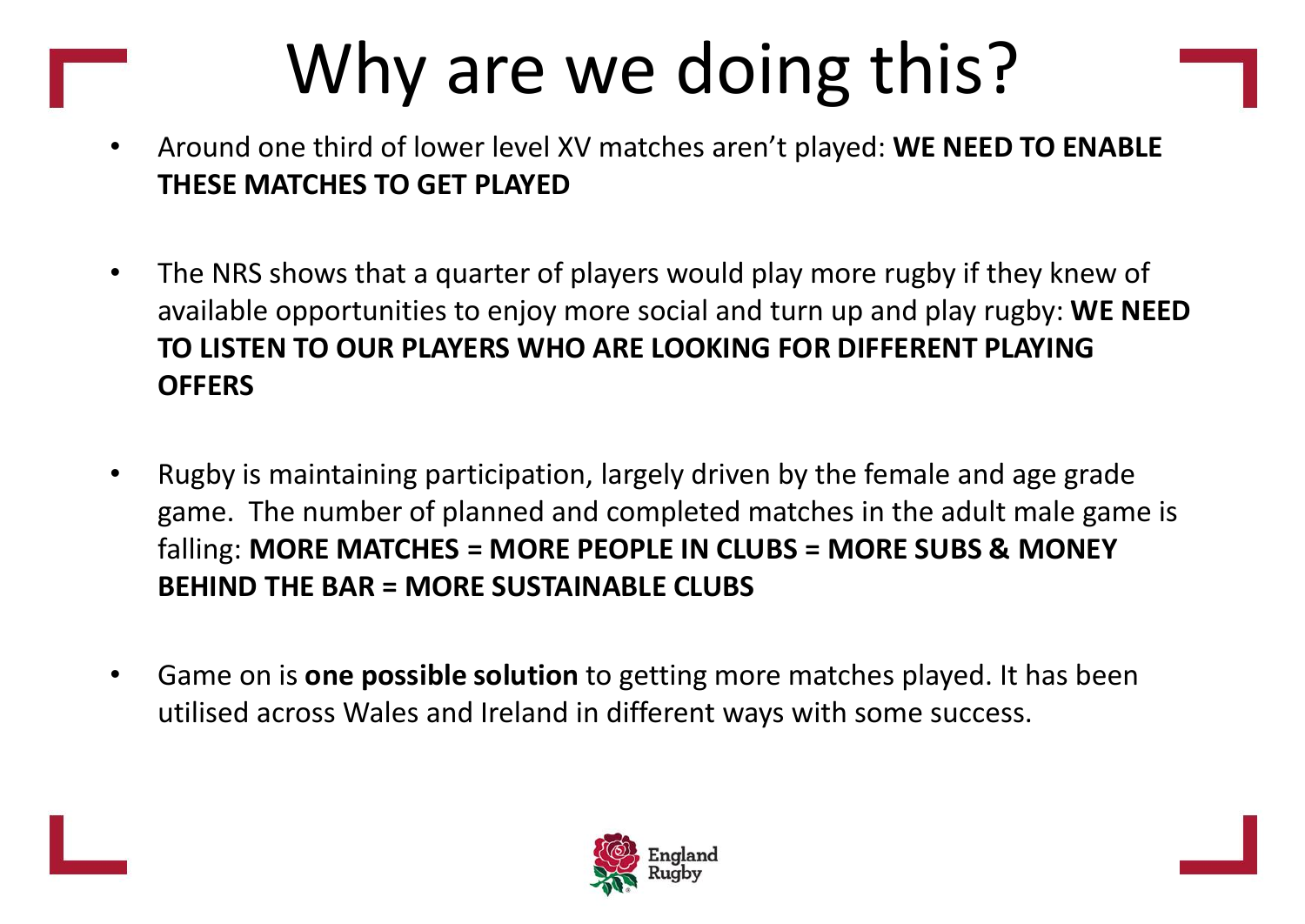## Benefits:



### **To Players**

- Delivering what they have asked for
- Enjoyment & retention
- It is still RUGBY!
- To Clubs & CBs / Competition Organisers
	- More matches = healthier more sustainable and stronger clubs
	- More players, more subs / money behind bar, more volunteers
	- More satisfaction
	- More matches to count towards international ticket allocations
- To the wider game
	- More matches = healthier more sustainable and stronger Game
	- Hit personal and business targets
	- Supporting the core of the Game
	- Recognising and utilising power of Area Teams and providing them with tools to do their job

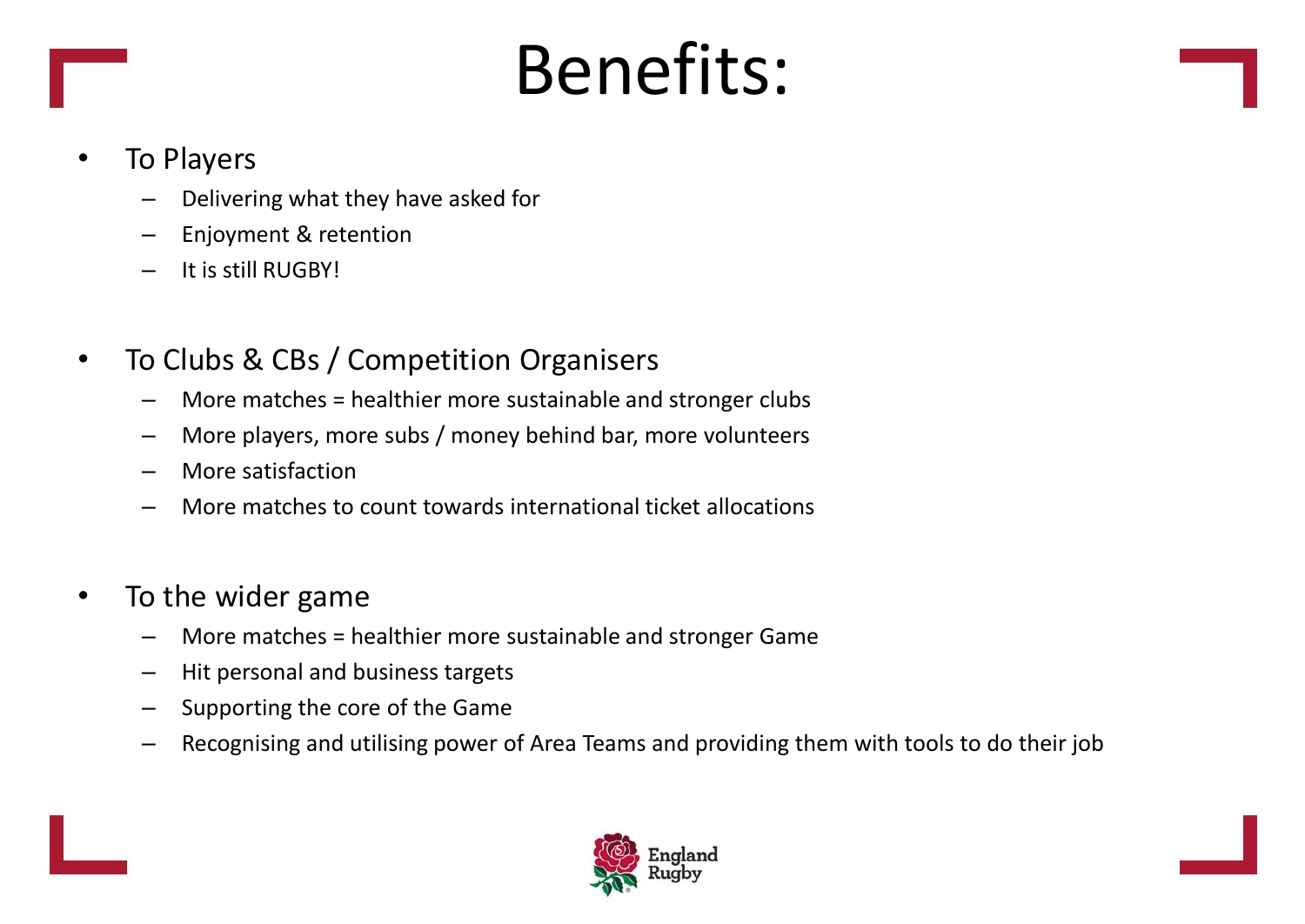# What support will be available?

- Human resource, insights, and experience
- Dedicated space on <https://www.englandrugby.com/participation/playing/game-on>
- **Regulations**
- Assets
	- Posters (A4, A3)
	- Twitter, Facebook asset
	- Instagram swipe asset
	- Email asset (tiled, similar to Touchline)
	- Zed cards
- Supporting video to bring story to life and share case studies

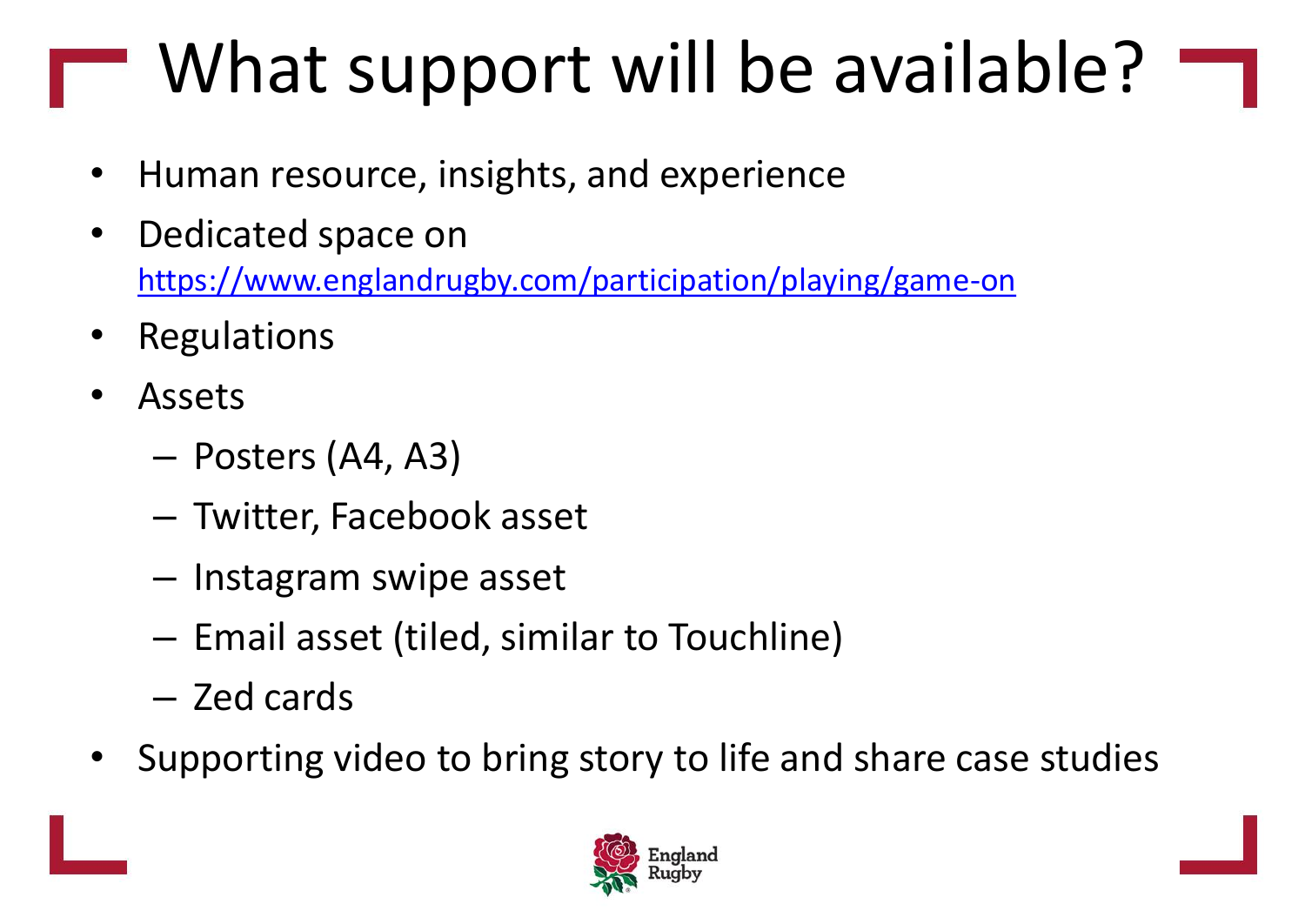

**NOT GOT AN ADULT 15? HERE ARE SOME OPTIONS TO KEEP THE GAME ON!** 





#### CONFIRM WITH OPPONENT AND MATCH OFFICIALS PRIOR TO MATCH